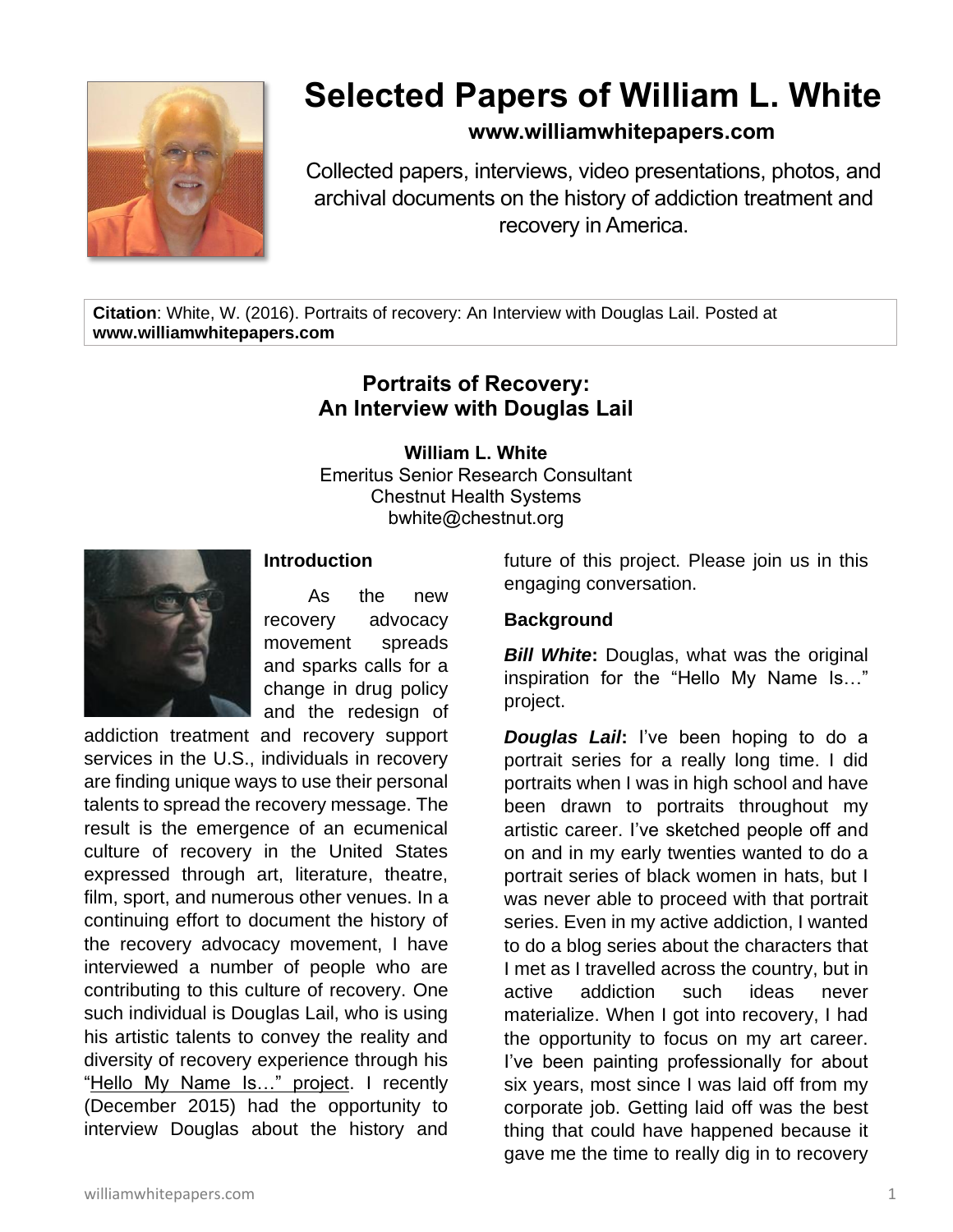and, at the same time, develop my career as an artist. Now, much of the art I do is large format abstract work, but I began to think more about a portrait series—something to which I could be more personally connected. In January 2014, I happened to come across an online class on portraiture, signed up, and found something I really enjoyed doing. During this time, I'm about a year sober and although I was sober and settled, there were still a lot of things I needed to clean up. I think that my art helped me work through all that.

My interest in the portrait series intensified and as I was looking for potential subject matter for the series, I saw the film *The Anonymous People*, and as soon as I saw it, I knew the subject matter for my portrait series. Through my whole recovery process, I've been trying to listen and attune myself to what's coming through and to channel that message through my work. That's what happened when I saw *The Anonymous People*. I knew I was going to do a portrait series on people in recovery and their stories. I wanted my art to serve this higher purpose of conveying the reality and diversity of recovery experience.

*Bill White***:** How did the project develop from there?

*Douglas Lail***:** At first, I really didn't know what it would look like. I just knew that it was going to be about people in recovery. I didn't know that people would be willing to embrace the idea and there was the issue of anonymity that had to be sorted out. I worked with my sponsor to sort all of this out and decided initially to set a goal of doing ten portraits of people in recovery.

## **The "Hello My Name Is …" Project**

*Bill White***:** When did work on the series actually begin?

*Douglas Lail***:** I started roughing out the idea in June and July of 2014. I had to think through what kind of medium I was going to use to do the portraits and it took several months to decide on that and to match my skill level to the kind of medium that might work best.

**Bill White:** So, the medium really did evolve during that early stage.

*Douglas Lail***:** It really did. I tried a lot of different things with pencil renderings and with charcoal. I really like working in charcoal, but, it just didn't seem right. There was a lot that went into the concept of what the portraits should look like. I wanted it to align with the very idea of recovery, the coming out of the darkness and the light that we see in recovering people. Those were really concepts, because I knew that I had changed. I could see it. I had pictures of me when I was at my worst, and I was just blank. And then I have pictures of me today that visibly show something different about me.

**Bill White:** It's interesting to me that the focus was not simply on capturing a likeness but sort of capturing the essence of the recovery process for each person.

*Douglas Lail***:** Right. Now that I've been in recovery for a while, I can see it as people progress through the program and as they evolve and fully embrace recovery. They get a different look. Their appearance totally changes; there's a brightness about them. There's something in their eyes that is different. And, for me, that's what this project is trying to visually capture. I've done thirty portraits to date and you can see the recovery in their eyes.

*Bill White***:** Douglas, was there a point in the series where it clicked that you had something very important going with this project? Do you recollect such a point?

*Douglas Lail***:** I do. As I worked through the different mediums, what I landed on was a white on black rather than the traditional black pencil on white paper. I did an initial portrait of my partner Ben as an experiment and just to get a feel of the medium. But after about three drawings, I reached a turning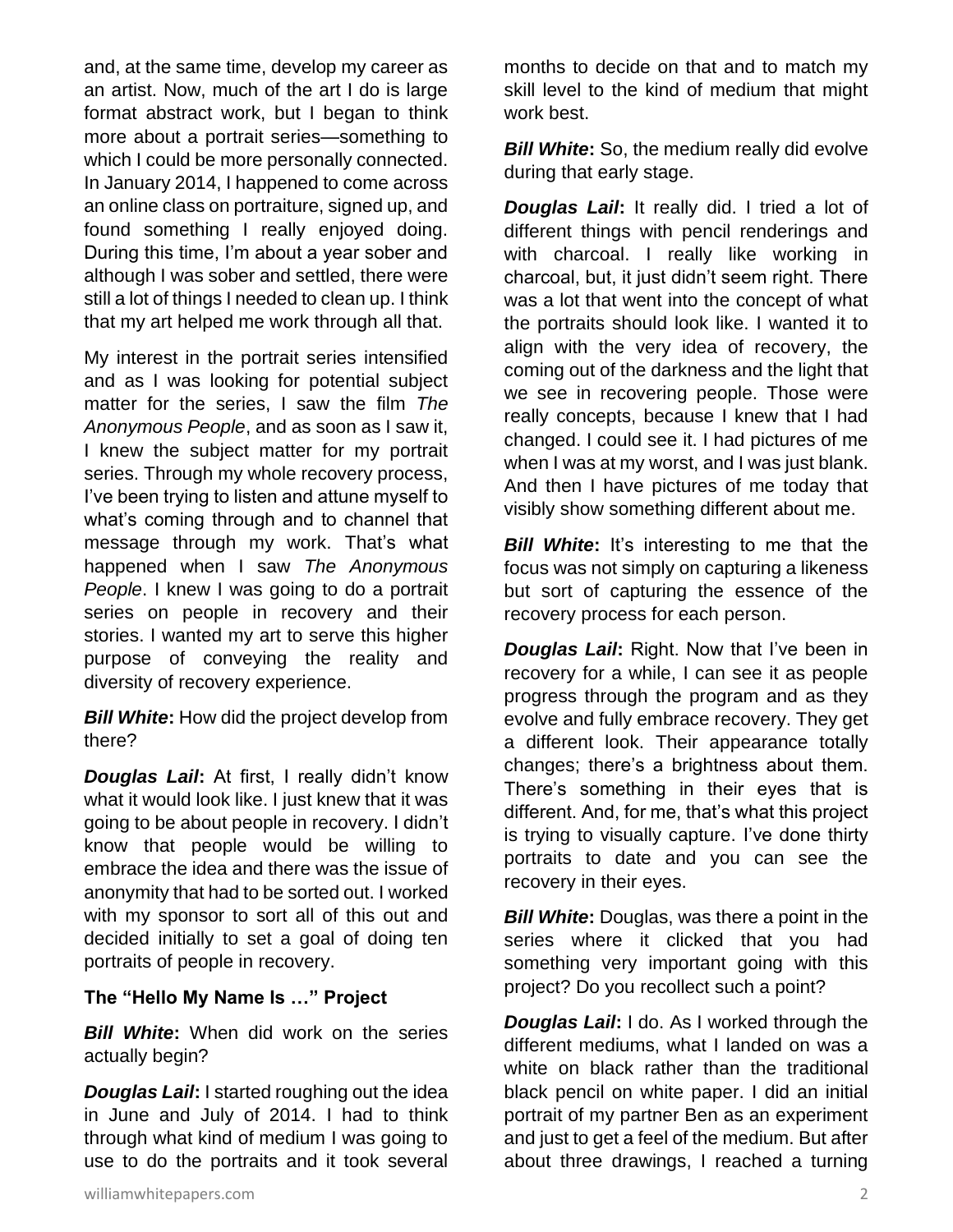point in the work. It was the portrait I was doing of Bob S. What kicked in was the connection that in my addiction, I really felt I couldn't relate to people unless I drank. A big part of my recovery has been about these one-on-one personal relationships without drugs or alcohol and being comfortable in my own skin. Not only did *The Anonymous People* change my perception or give me the inspiration for this project, it also helped me accept myself for who I am. It was a way for me to move beyond addiction and to come out of the shadows to really own who I was. So I wanted to visually convey this moving out of shadow and owning recovery within each portrait. I had to understand why I was doing this before I could settle on the medium and the importance of the larger project.

*Bill White***:** How have you financially supported this project since it began?

*Douglas Lail***:** Initially, I funded the work, including the costs of the exhibit shows. I don't get paid, and there's no cost associated with anyone sharing their story. I don't charge them for the portraits. I don't ask them for a donation, they just come in and sit. So, I'm at the stage of trying to get some corporate sponsorship to offset the costs of materials and exhibiting. I used a Kickstarter campaign to support the exhibit that happened in September for National Recovery Month. This year, I'm trying to get corporate sponsors to help me fund five exhibits across the State of North Carolina. What's amazing is that somehow the money for this project always comes unexpectedly from somewhere (laughs). And that's been the real beauty of it. I don't know where the money is going to come from but, somehow, it always manages to show up.

**Bill White:** Could you describe some of the key collaborations involved with this project?

*Douglas Lail***:** Developing such partnerships is important to the future of my work and to broadening its messages to the broader public. You want people to identify with the project. Whether they know someone in recovery, have a related disorder, or maybe have other issues that they're going through, I want them to experience hope inspired by images and stories of recovery. I'm hoping that this project will strike a chord beyond the recovery community.

*Bill White:* One of the partnerships that you described to me earlier was with the Asheville Area Arts Council. Could you describe that collaboration?

*Douglas Lail***:** Yes. The Asheville Area Arts Council (AAAC) has served as the fiscal sponsor of my project in that all the financials go through them. That affiliation has added to the credibility of the project. This partnership allows the project to operate as a not-for-profit program under the AAAC 501c status. This allows any contribution to be tax deductible.

**Bill White:** You have also referenced some work with the Sobriety Court.

*Douglas Lail***:** Yes, the Buncombe County Sobriety Court offers people with multiple DUIs an opportunity for a 12-14 month support and recovery program as an alternative to punishment. Participants at the final stage before they graduate are offered an opportunity to come in and participate in the "Hello My Name Is…" project. It's not a requirement, but some have chosen to get involved. This has brought the involvement of a younger demographic in the project. That has meaning for me because I first made it into recovery through the court system.

*Bill White:* How did you recruit the people for the first 30 portraits that you have completed?

*Douglas Lail***:** The first ten were among my early peers in recovery. Since then, most of the people either came through referrals of people who had participated or people who had seen portraits at one of the shows. I do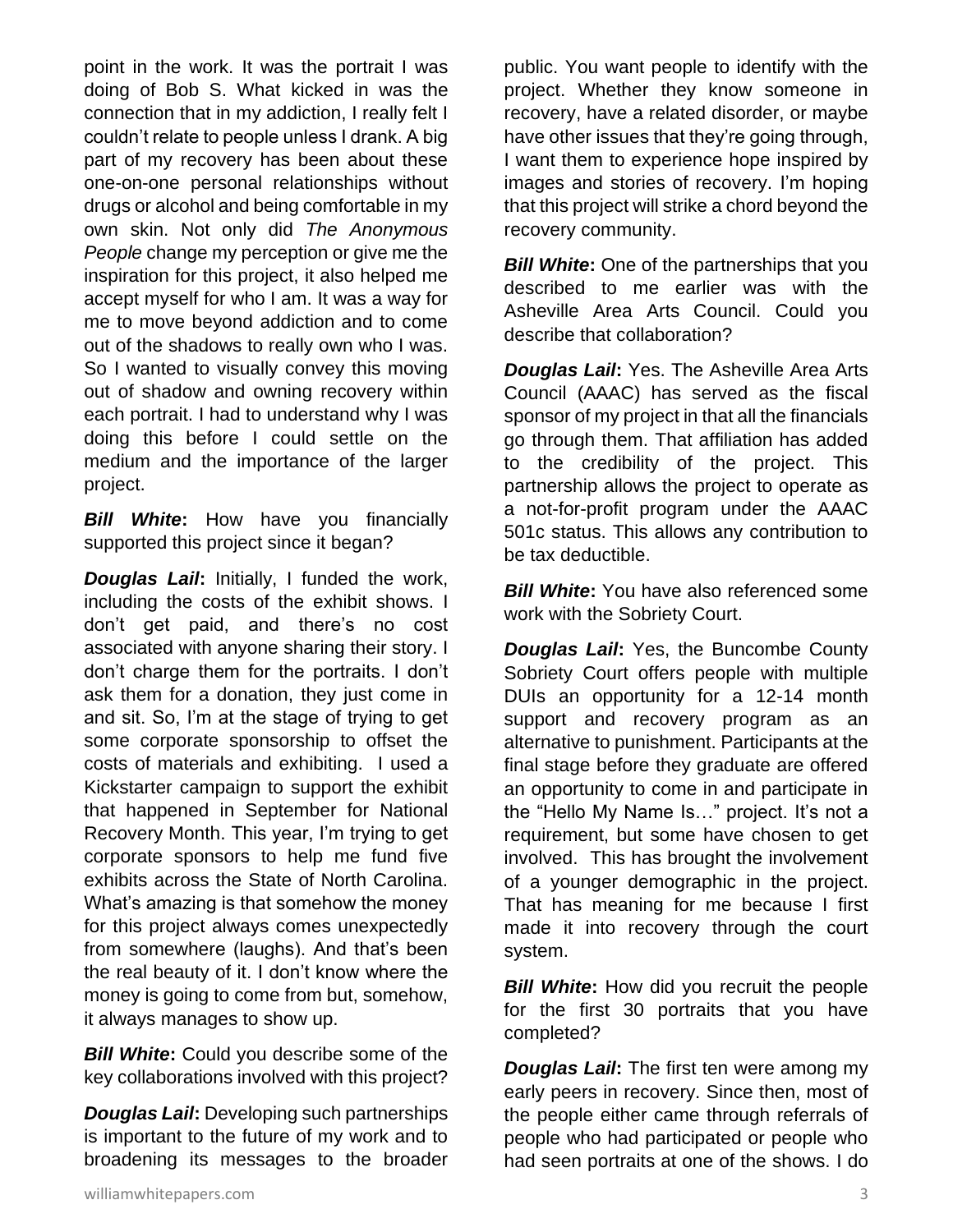a little bit of recruiting on Facebook, just by letting people know this is a way they can share their story, but most people are coming to me now through the exhibits.

*Bill White***:** How would you describe the experience of those who've participated in this project?

*Douglas Lail***:** I'm always surprised when people ask me about this. It seems that this project allows people in recovery to focus on all the good that has happened to them as a result of recovery.

*Bill White***:** Have any people shared with you what it was like for them to be public in this kind of way and what that meant for their recovery?

*Douglas Lail***:** Yes, and everybody has a different take on the experience. Some people are, yes, I'm in recovery and I'm proud of it and I don't care if anyone knows. Everyone views how they handle anonymity as a personal thing.

*Bill White***:** Were people able to figure out a way to separate the issue of identifying themselves as an AA or NA member from that of disclosing their identity as a person in long-term recovery?

*Douglas Lail***:** Yes. We talk a lot about this going in. This is more than gathering someone's story and doing their portrait. We build a relationship through this process and I talk to them several times before we do the shoot. I talk to them about what they might write about themselves to accompany the portrait. I'm sort of a guide in helping them focus on what they want to say about their recovery. And we talk about anonymity and that they will not be requiring disclosing what they're recovering from or the nature of any treatment or their membership in any recovery fellowship. Whatever comes back on that eight-by-ten sheet that they write is what I use. My drawing is just half of this: the story is really what's important. I'm just trying to capture the recovery that I see on them.

**Bill White:** What do you think are the main messages conveyed through the portraits you've done and their accompanying stories?

*Douglas Lail***:** The most common messages are that recovery can be a struggle but that their lives are so much better now. They have a better relationship with their family. They have a better job or are going back to school. They're able to fully live their lives now. They feel connected to people now. They feel like they have a purpose. The portraits and stories reveal the recovery journey each person is on. Even though they may seem to be really bright and happy now, you can also see the underlying struggle that they've been through.

*Bill White:* You referenced exhibits. Could you describe the exhibits and what the audience response has been to the portraits and stories?

*Douglas Lail***:** Yes, the exhibits to date have just been one-day events. They're pop-up exhibits so people come in and just see them. I don't reveal the portraits to the participants until the show, so the portraits I'm doing now won't be available until September, so those who participate and others are seeing these for the first time. And what I really love about the exhibits are that most of the people that are featured there are at the event. So, you see the person on the wall and read their story and they're standing two or three people down from you and you can interact with them. That's one of the key things about the exhibits that I really love.

**Bill White:** It gives whole new meaning to putting a face and voice on recovery, doesn't it?

*Douglas Lail***:** Yes, the faces and voices of recovery are very present at the exhibits. The portraits are nine-by-twelve, the story is an eight-by-ten that hangs right beside the portrait. It's set up for intimate one-on-one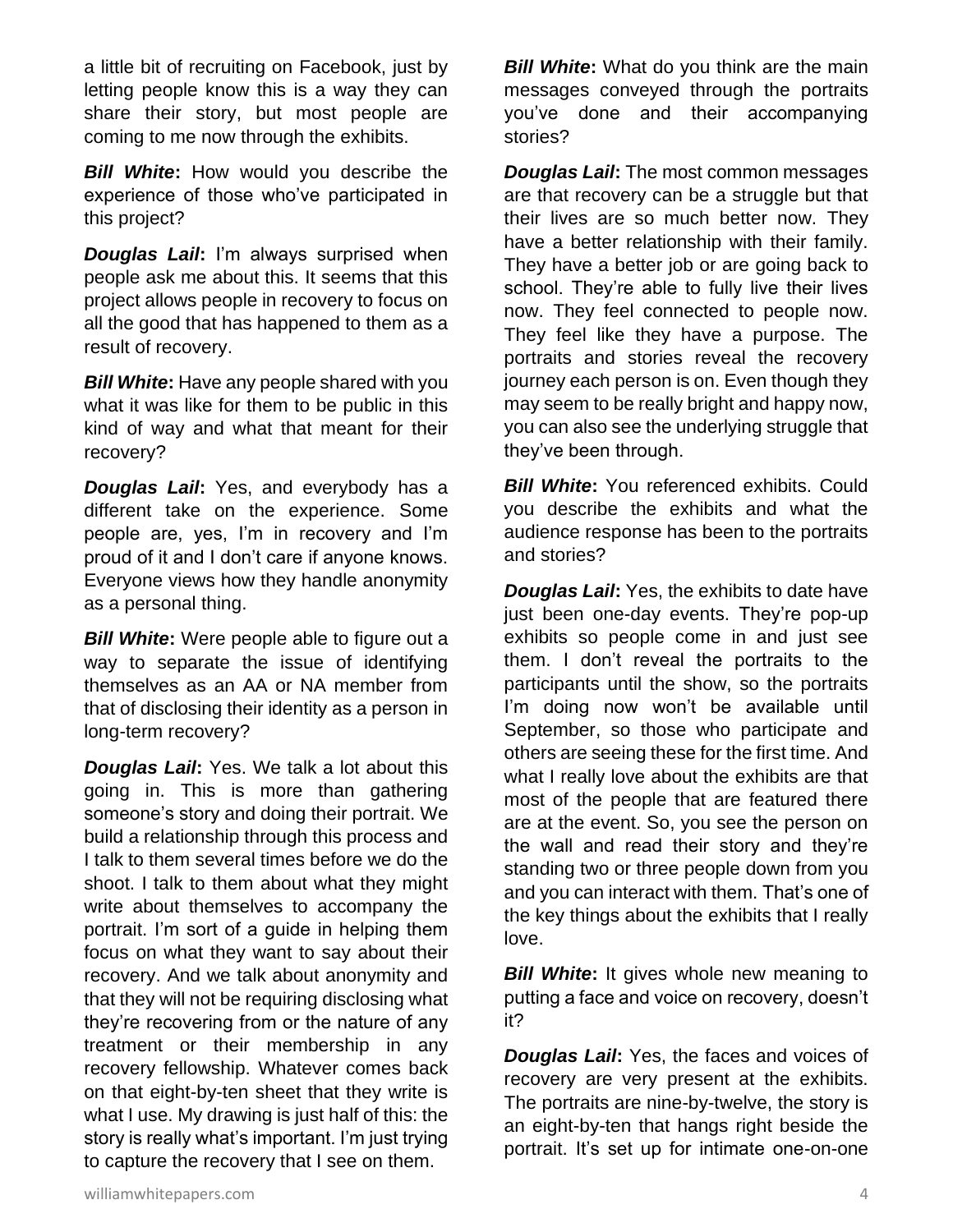engagement. The story is handwritten so it slows the viewer down. You have to really focus on every single word and it helps absorb what you're reading. And then you look around and actually see the person whose story you just read. It can be pretty powerful.

*Bill White***:** I would imagine that as people proceed through the exhibit seeing and reading all those recovery portraits and stories that it would inspire hope in those viewing it.

*Douglas Lail***:** Yes, exactly. It also conveys that everyone has their challenges and struggles but that there is hope that things can get better. These are very personal recovery stories, but the theme is far more universal.

**Bill White:** As we enter 2016, what's your vision for where you see this project going in the months and years to come?

*Douglas Lail***:** Well, I'm just now getting the corporate sponsorship solicitation ready to go out. I'm trying to raise \$20,000 to do five exhibits across North Carolina at recovery rallies and selected conferences, and I want to do a National Recovery Month exhibit, which I hope to do every year. I also hope to capture stories and portraits from each city in which there is an exhibit. This project has really done well over the past year. A lot of people from across the U.S. have contacted me to see how they could get involved and I'm exploring how we might do that. I don't want the project limited to just the people that I know, but at the same time, I really want to keep the personal relationship on some level with those who participate.

#### **Personal Reflections on the HMNI Project**

*Bill White***:** What has been the biggest challenge you've faced so far with this project?

*Douglas Lail***:** (Laughs) The biggest challenge is that it has grown so quickly that

I have had to figure out how to balance doing work I'm getting paid for and then doing this project as a nonprofit service activity.

*Bill White***:** What's been most rewarding for you to date?

*Douglas Lail:* It's the personal relationships and hearing the personals stories of those who participate. And of course, some of these people I've seen get sober and witnessed their transformation. It's been very rewarding to both see that and convey that through my work.

*Bill White:* What has this project meant to your own recovery experience?

*Douglas Lail***:** It has been a way for me to connect with people in a very meaningful way that I did not know was possible, and, in particular, using myself as an instrument to channel these stories. Trying to capture and convey the light in each of these individuals has been a very powerful experience for me.

*Bill White***:** Would you have any advice for other people in recovery who might consider using their talents as a form of recovery advocacy?

*Douglas Lail***:** I think there needs to be more of us doing just that and also doing projects that link people in recovery to the experience of those in the larger community—projects that reveal our common humanity. I think such projects are a way people can learn about recovery and apply it to their own lives in a way that is nonthreatening. People in recovery can use whatever talents they have as a creative outlet and a way to carry a message of hope to others. Art is just one way we can do this. It's also a way to more fully integrate recovery into our lives in a way that makes recovery more than the time we may spend going to meetings. This project has been a way for me to more fully own and express my own recovery experience through the faces and stories of others.